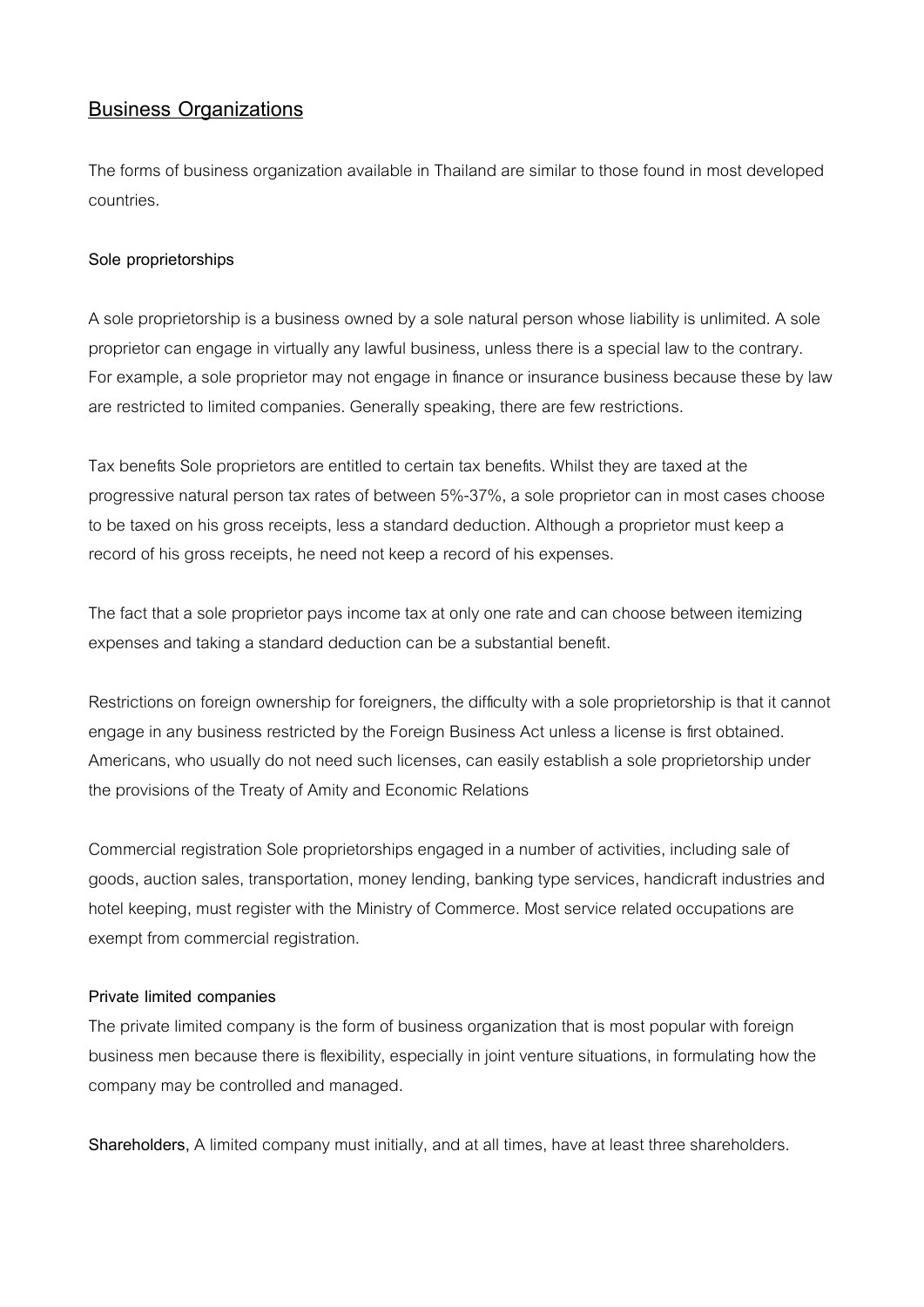**Directors,** After the registration has been completed, the company will be managed by its directors. At least one third of the directors must retire annually, but these directors may be re-elected. The laws concerning directors' liabilities and duties are similar to those found in other countries.

**Shareholders meetings,** At all shareholders meetings, unless a poll is demanded, each shareholder or proxy holder present has an equal vote, regardless of the number of shares owned or represented. If a poll is demanded by at least two persons entitled to vote, each share is counted and is entitled to an equal vote. In some cases, the articles of association may specify that only blocks of a given number of shares may vote. If, for example, the articles require that only blocks of ten or more shares may vote, then shareholders holding ten or more shares and those holding less than ten shares who pool their shares together into blocks of ten may vote. A shareholder with only nine shares and no one with whom to pool his shares, may not vote.

The shareholders, in addition to electing directors, appoint the auditors, approve the balance sheet (the preparation of which is mandatory) and the declaration of a final dividend, if any.

**Effecting major changes,** Substantial changes in the companycannot be made except by a special resolution of the shareholders. A substantial change here means: changing the memorandum or articles of association, increasing or reducing the capital, liquidating the company or merging it with another company.

A special resolution must be passed by two consecutive shareholder's meetings. The first must pass the resolution by a three-quarters vote of those present and the second meeting must confirm the resolution by a two-thirds vote. The articles of association may provide for greater, but not lesser majority votes.

Assuming that the articles of association of the company do not require a vote greater than that provided for in the Civil and Commercial Code, a shareholder must control 75% of all the shares in order to ensure absolute control.

**Special shareholder rights,** Under certain circumstances, where the directors refuse to call a shareholder's meeting, the shareholders may themselves call one. Sometimes this is done to oust unwanted directors. In cases where the company fails to act, any shareholder may bring an action against a director who causes injury to the company.

**Taxation,** Limited companies are subject to corporate income tax at the rate of 20%.

#### **Branch offices**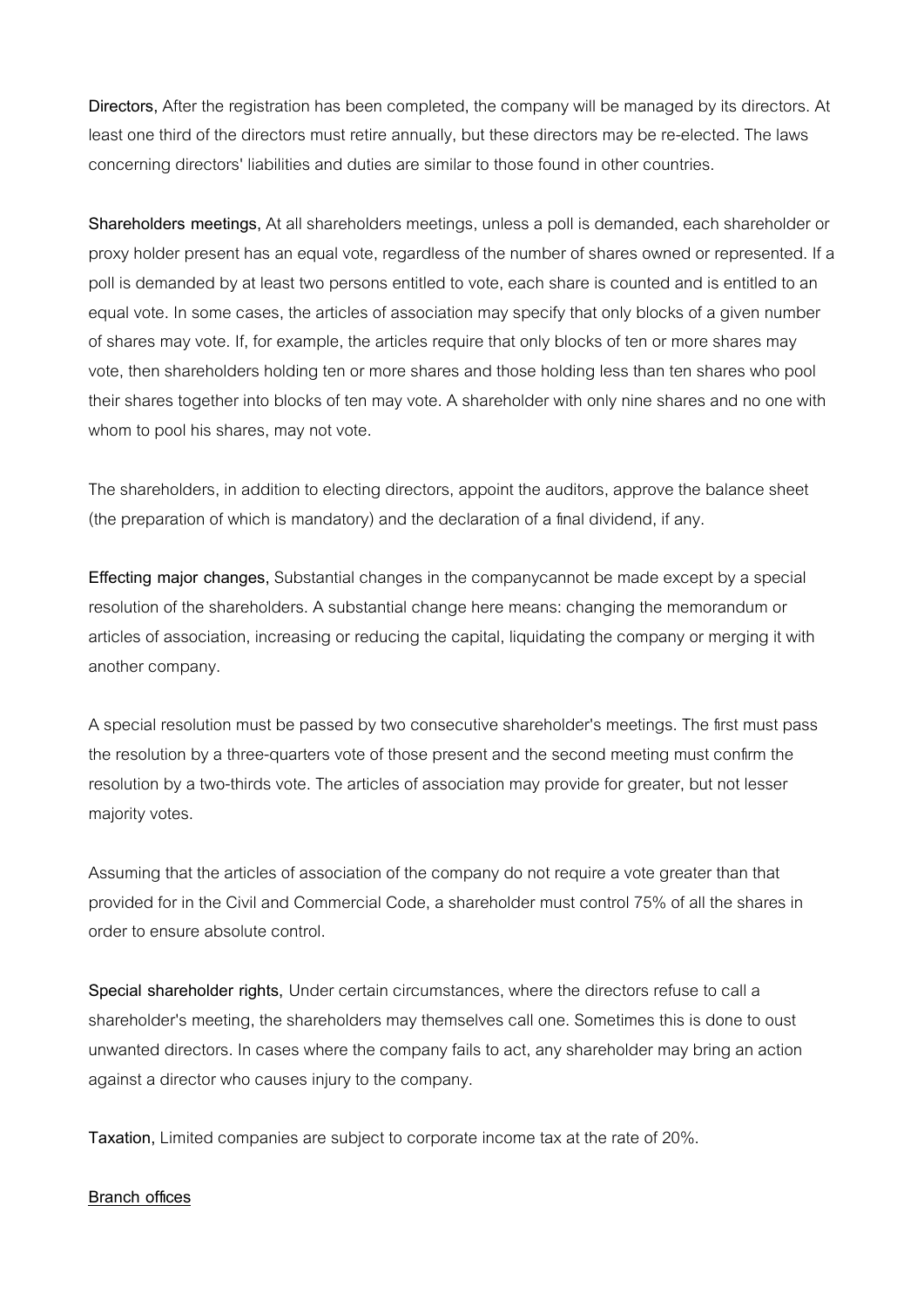A foreign juristic person (whether a limited company, partnership or any other business entity) may do business in Thailand by establishing a branch office and also complying with any relevant laws relating to its business.

**Management,** A branch office is managed by a branch manager, appointed under a power of attorney issued by the company.

**Taxation,** Branch offices pay juristic person income tax, but in certain cases there are modifications in the method of calculating the tax. See Chapter below on Corporate Income Tax.

**Foreign Business Act,** If the branch office intends to engage in a business covered by the Foreign Business Act, then it must apply for a license.

If the company establishing a branch is an American company and can comply with the provisions of the Treaty of Amity and Economic Relations, the branch office may apply for a treaty protection letter from the Ministry of Commerce and thereafter engage in any business, except those excluded by the treaty. If the treaty is applicable, the American company must apply for a certificate, but need not apply for a license under the Foreign Business Act.

**Documentation,** In order to be registered as a branch office, the foreign company must lodge with the Ministry of Commerce copies of its certificate of incorporation, memorandum and articles of association (or other similar documents) and a power of attorney in favor of the branch manager. The power of attorney must be broad enough in the opinion of the Ministry of Commerce so as to give the branch manager adequate authority to manage the branch office. The Ministry may request other documentation.

Copies of all documents must be certified to be true copies by a notary public or other official. Signatures on original documents such as the power of attorney should be certified to be true signatures and the authority of the person should also be certified by a notary public. All such notarized or otherwise certified documents must then be' authenticated by a Thai Embassy or Consulate.

**Liability of the head office,** Since a branch office is for legal purposes a part of the parent company, the parent is liable under civil and criminal law for all the acts and missions of the branch office. For this reason, few foreign companies choose to engage in business in Thailand through a branch of the parent company.

### **Representative office**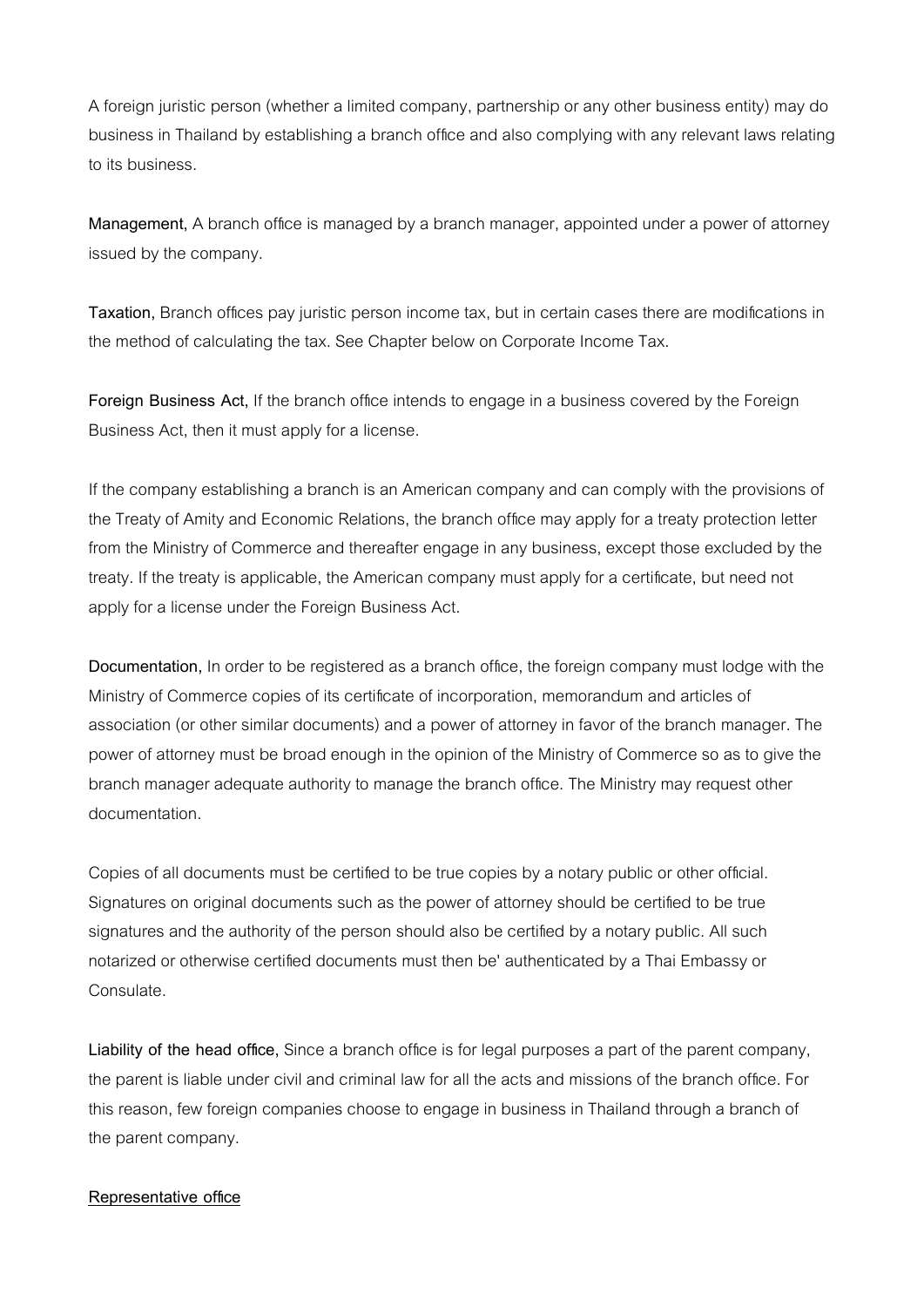A representative office may be established by a foreign company. Normally, a representative office is limited to acting as a buying office, carrying out market research and engaging in quality control. It may not engage in trading activities in Thailand. Representative offices require a license under the Foreign Business Act, since they are regarded as service businesses under Schedule 3 of the Act.

Representative offices must submit with their application the same documents, duly authenticated, as in the case of a branch office.

**Work permits and tax,** Work permits and visa extensions are available on an expedited basis for two foreign employees of a representative office established under Ministry of Commerce regulations. Representative offices are normally exempt from income tax, since they do not generate income. However, they are liable to register for tax, since they must pay e.g. withholding income tax on wages paid to employees.

**Capital invested,** A representative office is normally required to remit into Thailand for its operating expenditure, a total of Baht I million over a period of five years, with Baht 2 million being remitted within the first year. These funds may not later be remitted out. The capital may be used for normal working capital requirements, e.g. to pay operating expenses such as salaries and rent.

## **Regional offices**

The government promotes Regional Offices in a manner similar to Representative Offices. Regional Offices supervise and control their affiliates and subsidiaries in Thailand and elsewhere in the region. They are not permitted to have income but rather are reimbursed for expenses.

## **International trade and support office**

A foreign company may establish an International Trade and Support office. Application is made to the Ministry of Commerce, under the provisions of Schedule 3 of the Foreign Business Act. Such an office may only engage in limited activities, to collect marketing and other information and pass it to the parent company. It must not engage in income generating activities. The parent company must transfer into Thailand at least 5 million Baht as operating capital, of which at least 2 million Baht must be transferred in the first year, and at least 1 million Baht per year after that. The manager of the office must prepare a report on activities undertaken every year, and submit this to the Ministry of Commerce, as a condition for the office to be permitted to continue its activities.

### **Regional operating headquarters**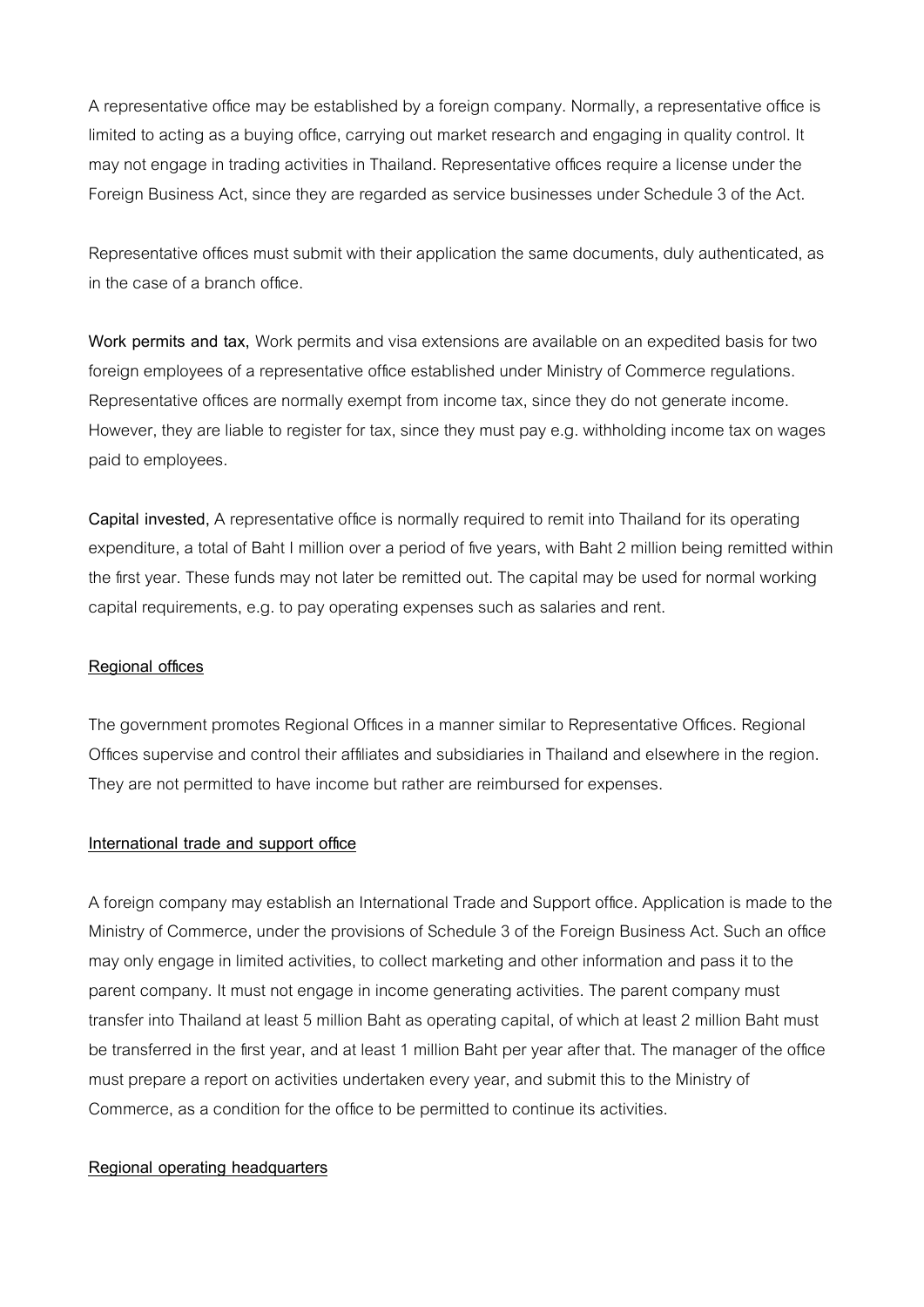In August 2003, two decrees came into effect enabling foreign companies to establish a regional operating headquarters in Thailand. Generous tax incentives are available to a ROH.

**Requirements for a ROH,** A ROH must comply with the following requirements :

. It must be a Thai registered company or juristic partnership.

 . It must provide qualifying services. These include: general administration business and planning, procurement of raw materials and parts, research and development, technical support, marketing and sales promotion, regional management and training, financial advice, economic and financial analysis and research, credit control and other support services, in Thailand or elsewhere.

. It must have 10 million Baht minimum paid up capital.

. The ROH must provide services to subsidiaries or branches in at least three countries.

 . At least 50% of the revenue of the ROH must be derived from foreign subsidiaries or branches. (For the first three years this is reduced to one third).

**Tax concessions,** The tax concessions offered to a ROH are as follows:

 - 10% corporate tax will be charged, instead of the usual rate of 20%, on (1) on its general income; (2) on net profits from royalties derived from R & D in Thailand; and (3) on interest from loans made to branches or subsidiaries, where the loan is made from borrowings.

- No tax is payable on dividends received by the ROH from domestic or foreign subsidiaries.

 - No withholding tax on dividends paid by the ROH to foreign companies that do not carry on business in Thailand.

 - Depreciation is permitted at 25% for building costs in the acquisition year, with the balance to be depreciated over 20 years.

 - No personal income tax on income received by the ROH's expatriate employees for work performed outside Thailand. But such salaries will not be a deductible expense of the ROH or other subsidiaries that directly/indirectly carry on business in Thailand.

 - 15% flat rate personal income tax for foreign employees on salaries derived from employment by the ROH, subject to conditions. This concession will apply for only two years.

- VAT will be O% on services supplied by the ROH that are exported.

#### **Details of objectives**

The following is a sample of the details of objects approved by the Ministry of Commerce for limited companies and

partnerships that are majority Thai owned. Additional objects may be added.

1.To buy, provide, receive, hire, hire-purchase, own, possess, modify, use and manage by other means, any property, including interests relating to that property.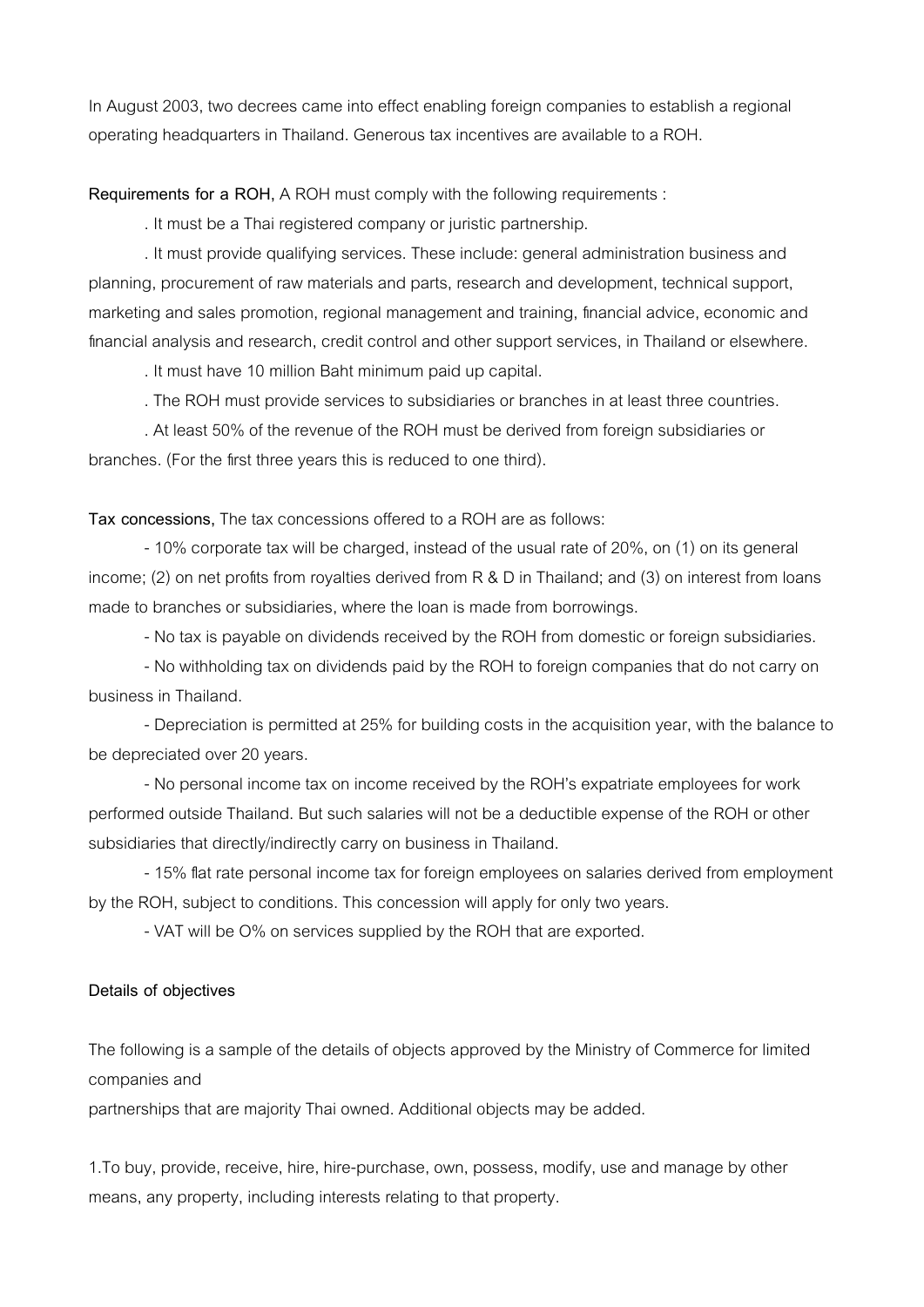2.To sell, transfer, mortgage, pledge, exchange and dispose of property by any means.

3.To act as broker, agent, commission agent, in all types of activities and businesses except in the businesses of insurance, recruitment of members for associations and trading in securities

4.To borrow money, withdraw money on overdraft from banks, juristic entities or other financial institutions and lend money or grant credit facilities by other means with or without security, including receiving, issuing, transferring and endorsing bills and notes or other negotiable instruments.

5.To establish branch offices or appoint agents, both locally as well as in foreign countries.

6.To participate as a partner with limited liability in partnerships and as a shareholder in other limited companies.

7.To trade in rice, rice products, tapioca products, corn, sesame, beans, pepper, hemp, kapok, cotton, lacquer, castor beans and oil, timber, rubber, vegetables, fruit, forest product, herbs, animal hides, animal horns, live animals, meat, sugar, animal feed and all types of agricultural products.

8.To trade in machinery, motors, mechanical tools, labor-saving devices, conveyances, electric generators and electrical appliances, refrigerators, air conditioners, electric fans, electric rice cookers, electric irons, water pumps, heaters, coolers, kitchen utensils, ironware, copper ware, brassware, sanitary ware, household products, furniture, electrical equipment, waterworks equipment, including spare parts and accessories of the goods mentioned above.

9.To trade in fresh food, dried food, finished foodstuffs, canned goods, food condiments, beverages, liquor, beer, cigarettes and other foodstuffs.

10.To trade in cloth, thread, apparel, ready-made clothes, personal adornments and ornaments, cosmetics, beauty aids and beauty equipment and other consumer goods.

11.To trade in medicines for the treatment and prevention of human and animal diseases, medical supplies, chemicals, medical and pharmaceutical equipment, fertilizer, agricultural pest control chemicals, all types of chemical nutrients for plants and animals, scientific tools and utensils.

12.To trade in gold, gold-alloys, silver, diamonds, jewelry gems and other precious stones, including imitations thereof.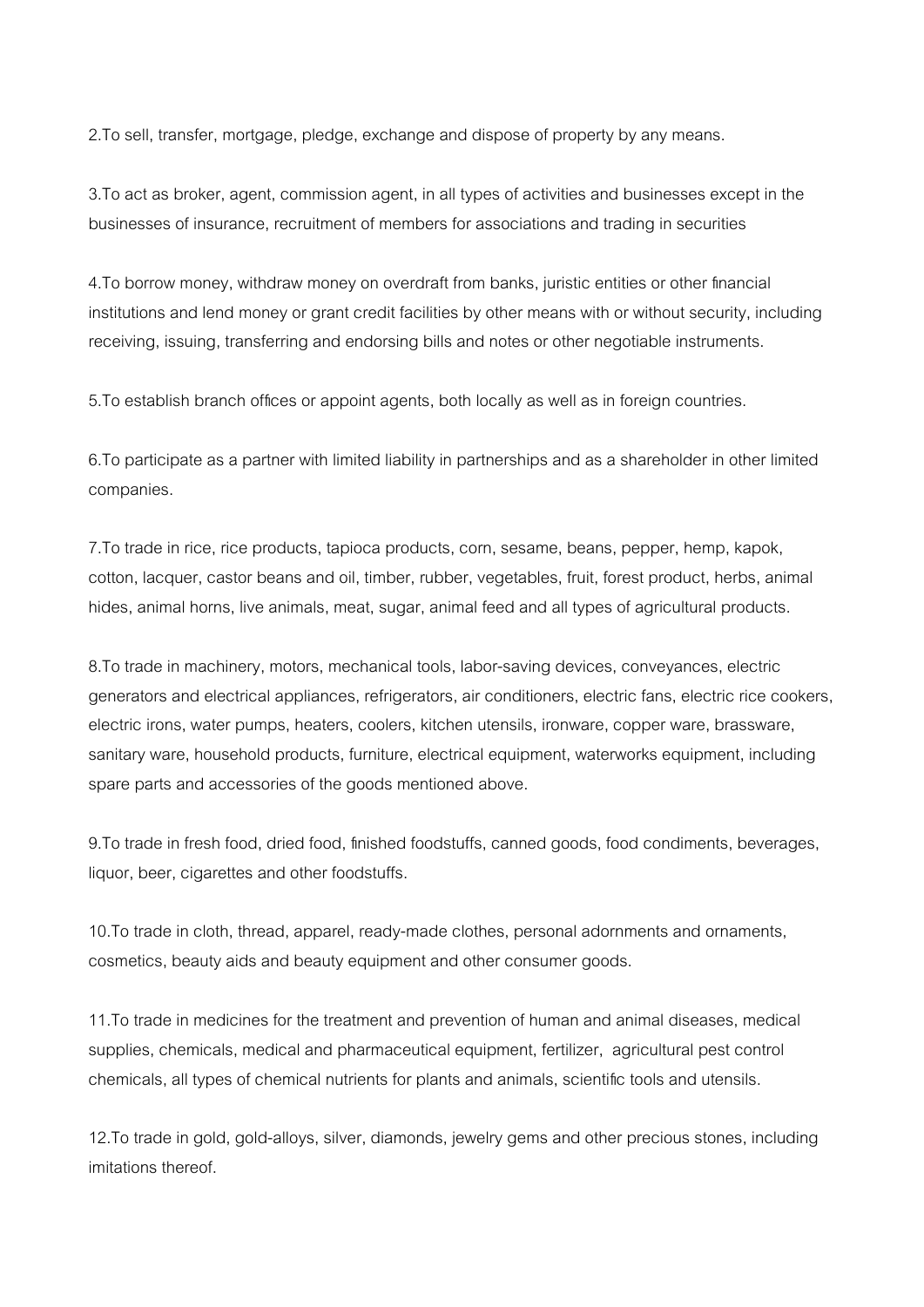13.To trade in paper, stationery school textbooks, printed forms, books, educational equipment, calculators, printing mechanisms, printing equipment, printed materials, newspapers, filing cabinets and all types of office equipment.

14.To trade in construction materials, equipment and tools used in construction work, a[ types of workmen's tools, paint, tools used in painting and all types of materials for decorating buildings.

15.To trade in plastics or other things of similar characteristics, both in the form of raw materials and as finished items.

16.To trade in raw rubber, rubber sheets or other types of rubber products or products obtained from any part of the rubber tree, including synthetic rubber, artificial or imitations of the said materials or goods produced by scientific processes.

17.To engage in the activities of farming, gardening, plantation work, salt-farming, forestry work, rubber plantations, animal raising and cattle breeding.

18.To engage in the activities of rice-milling, saw-milling, timber-finishing and timber-curing, motorcar body assembly, ceramic and enamelware production, pottery ware production, vegetable-curing, hemp-packing, vegetable oil extraction, paper mills, sack plants, weaving mills, spinning mills, dyeing and printing of designs on cloth, manufacturing and retreading of motor-vehicle tires, ironworks, steel casting and lathing, zinc production, manufacture of ready-made foodstuffs, liquor production, gas production, cigarette manufacturing, sugar production, plastic ware production, pressing and smelting of metals, production of doors and windows, glass production, manufacture of beverages, rubber molding and motorcar assembly.

19.To engage in the activities of printing presses, undertaking the printing ofbooks, printing books for sale and publishing newspapers.

20.To engage in the activity of ice-making.

21.To engage in fishing activities and private fish markets.

22. To engage in quarrying activities.

23.To engage in the business of construction contractor for the construction of buildings, commercial buildings, residential buildings, office buildings, roads, bridges, dams, tunnels and all other types of construction work, including undertaking to perform all types of civil works.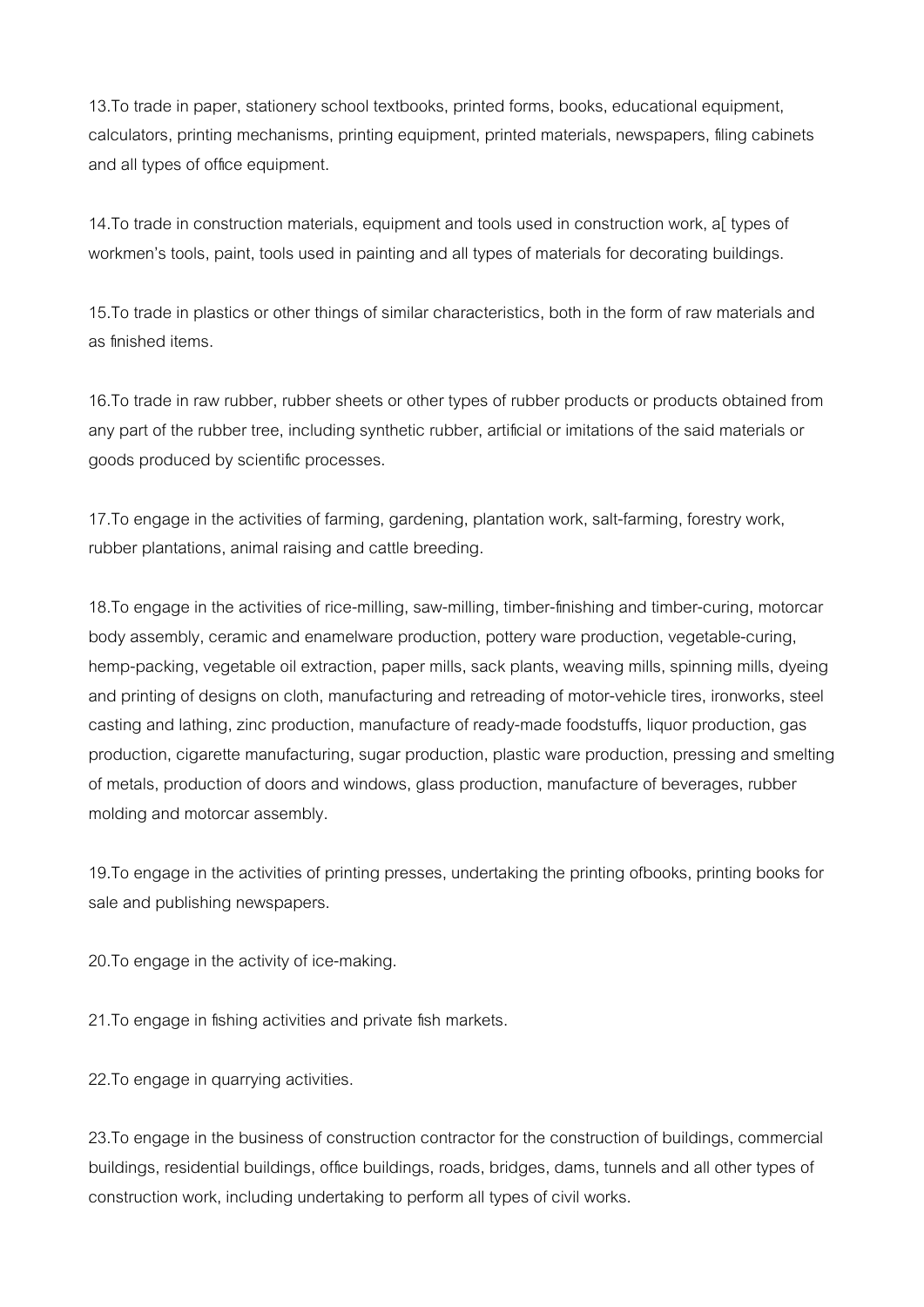24.To operate the activities of mining, smelting, separation, transformation, refining, exploration for analysis, inspection, crushing and transportation of minerals.

25.To operate hotels, restaurants, bars, nightclubs, bowling alleys, massage parlors, cinemas and other

places of entertainment, holiday resorts, sports fields and swimming pools.

26.To engage in the business of domestic and international transportation, loading and unloading of goods and passengers on land, sea and air, including undertaking to provide services in clearing goods from ports in accordance with customs formalities and handling all types of freight for transportation.

27.To carry on the business of a travel agency, including all types of business connected with travel and tourism.

28.To engage in the activities of selling, buying and exchanging foreign currency.

29.To import and export all the goods specified in these objects.

30.To engage in the activities of hairdressing, hair setting, beauty parlors, tailoring, dressmaking and laundry.

31.To engage in the business of photography, developing. printing and enlarging photographs as well as photocopying.

32.To engage in the business of producing and distributing motion pictures.

33.To engage in the business of petrol stations and providing service in repairs, maintenance. inspection, lubrication and rust prevention for all types of vehicles, including the provision of services in installing, inspecting and rectifying all types of disaster-prevention equipment.

34.To engage in the business of providing services in the fields oflaw, accounting, engineering, architecture and advertising.

35.To engage in the business of guaranteeing debts, liabilities and performance of contracts, including supplying guarantees for persons who enter the Kingdom or who depart for foreign countries in accordance with the immigration, tax and other laws.